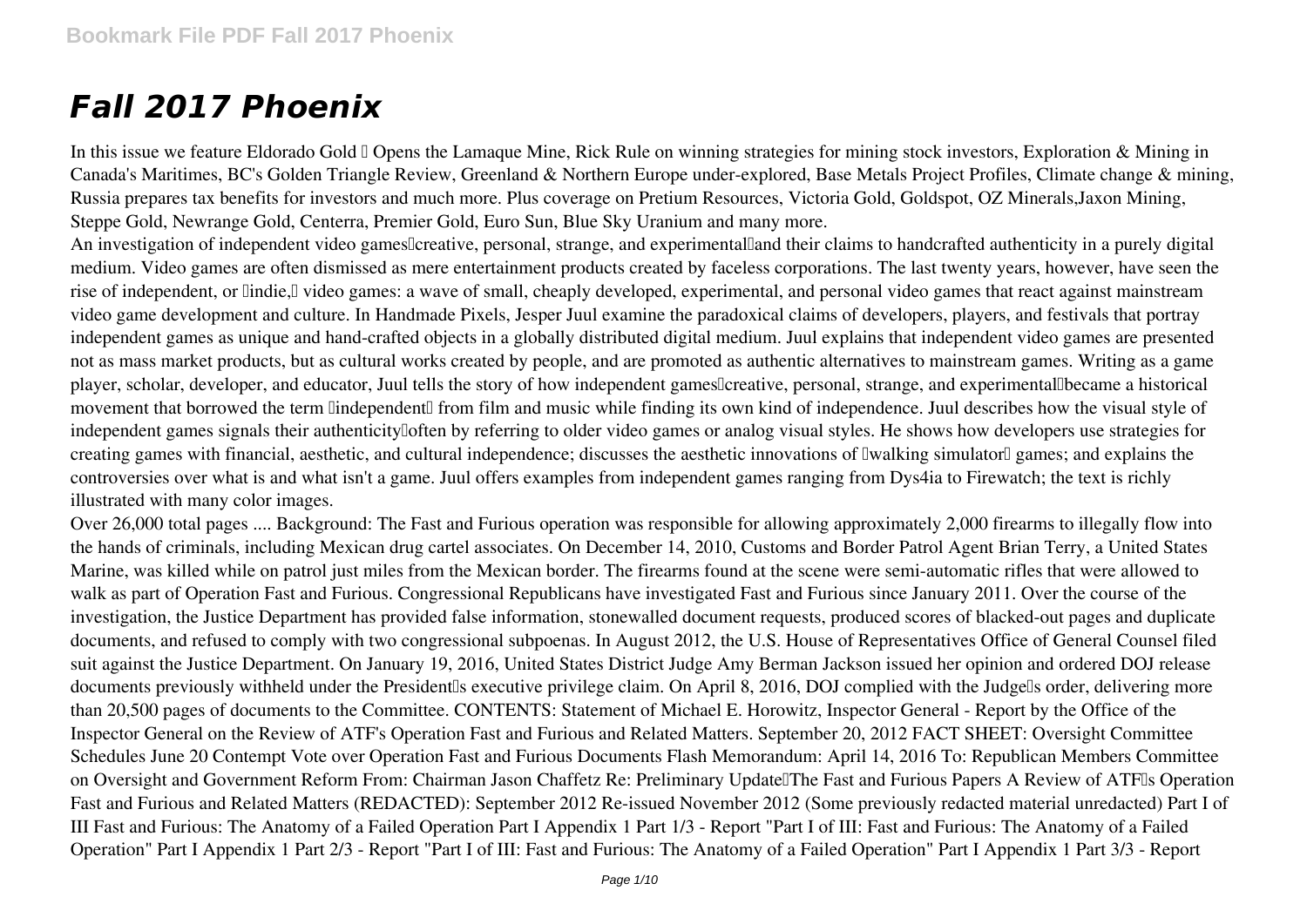"Part I of III: Fast and Furious: The Anatomy of a Failed Operation" Part I Appendix 2 Part 1/3 - Report "Part I of III: Fast and Furious: The Anatomy of a Failed Operation" Part I Appendix 2 Part 2/3 - Report "Part I of III: Fast and Furious: The Anatomy of a Failed Operation" Part I Appendix 2 Part 3/3 - Report "Part I of III: Fast and Furious: The Anatomy of a Failed Operation" Part I Appendix 3 - Report "Part I of III: Fast and Furious: The Anatomy of a Failed Operation" Part II of III Fast and Furious: The Anatomy of a Failed Operation Part III of III Fast and Furious: Obstruction of Congress by the Department of Justice The Department of Justicells Operation Fast and Furious: Fueling Cartel Violence The Department of Justicells Operation Fast and Furious: Accounts of ATF Agents ATF Documents related to Operation Fast and Furious - Parts 01 through 14 ATF Documents related to Operation Fast and Furious I Responses A through Q Witnesses and testimonies: The Honorable Charles E. Grassley Josephine Terry - Mother of Late Border Patrol Agent Brian Terry Robert Heyer - Terry Family Spokesman John Dodson - Special Agent, Phoenix Field Division Witnesses - Full Committee Hearing: Operation Fast and Furious: The Other Side of the Border: Carlos Canino, ATF Acting Attaché to Mexico Darren Gil, Former ATF Attaché to Mexico Jose Wall, ATF Senior Special Agent,Tijuana, Mexico Lorren Leadmon, ATF Intelligence Operations Specialist William Newell, Former ATF Special Agent in Charge, Phoenix Field Division William McMahon, ATF Deputy Assistant Director for Field Operations RESOLUTION RECOMMENDING THAT THE HOUSE OF REPRESENTATIVES FIND ERIC H. HOLDER, JR., ATTORNEY GENERAL, U.S. DEPARTMENT OF JUSTICE, IN CONTEMPT OF CONGRESS FOR REFUSAL TO COMPLY WITH A SUBPOENA DULY ISSUED BY THE COMMITTEE ON OVERSIGHT AND GOVERNMENT REFORM R E P O R T OF THE COMMITTEE ON OVERSIGHT AND GOVERNMENT REFORM UNITED STATES HOUSE OF REPRESENTATIVES OPERATION FAST AND FURIOUS: RECKLESS DECISIONS, TRAGIC OUTCOMES HEARING BEFORE THE COMMITTEE ON OVERSIGHT AND GOVERNMENT REFORM HOUSE OF REPRESENTATIVES ONE HUNDRED TWELFTH CONGRESS FIRST SESSION OPERATION FAST AND FURIOUS: THE OTHER SIDE OF THE BORDER HEARING BEFORE THE COMMITTEE ON OVERSIGHT AND GOVERNMENT REFORM HOUSE OF REPRESENTATIVES ONE HUNDRED TWELFTH CONGRESS FIRST SESSION Knowledge management principles, strategies, models, tools, and techniques have been proven in government, business, and industry. More recently, knowledge management has emerged as an essential enabler for the successful pursuit of scholarly activities in higher education. Knowledge management has significant contributions to make in capturing, storing, processing, and disseminating knowledge between and across these stakeholder entities and their processes to better support these interrelated processes and activities. Given the impetus provided by the United Nations Global Knowledge Economy Policy, institutions worldwide are actively pursuing the use of knowledge management in all facets of social and economic development. The importance of knowledge management research and application in academia is a critical element of this multifaceted endeavor. The Handbook of Research on Knowledge Management Tools in Higher Education is a compendium of cutting-edge research on the use of knowledge management in higher education and provides original, theoretical, and application-oriented research within this domain. The book will also provide insights on the management of expertise, knowledge, information, and organizational development in different types of work communities and environments. By including research on global perspectives, the implementation of knowledge management at universities, current trends in the field, and the results, this book is a valuable reference work for professionals and researchers working in the field of information and knowledge management in various disciplines, and academics, analysts, developers, students, technologists, education consultants, higher education administrators, academicians, stakeholders, and practitioners seeking to learn, improve, and expand their theoretical and applied knowledge of knowledge management tools and techniques, models, processes, and systems in higher education. Animal Kingdom of Heaven Beyond Storage

History of Soybeans and Soyfoods in Tennessee (1854-2017)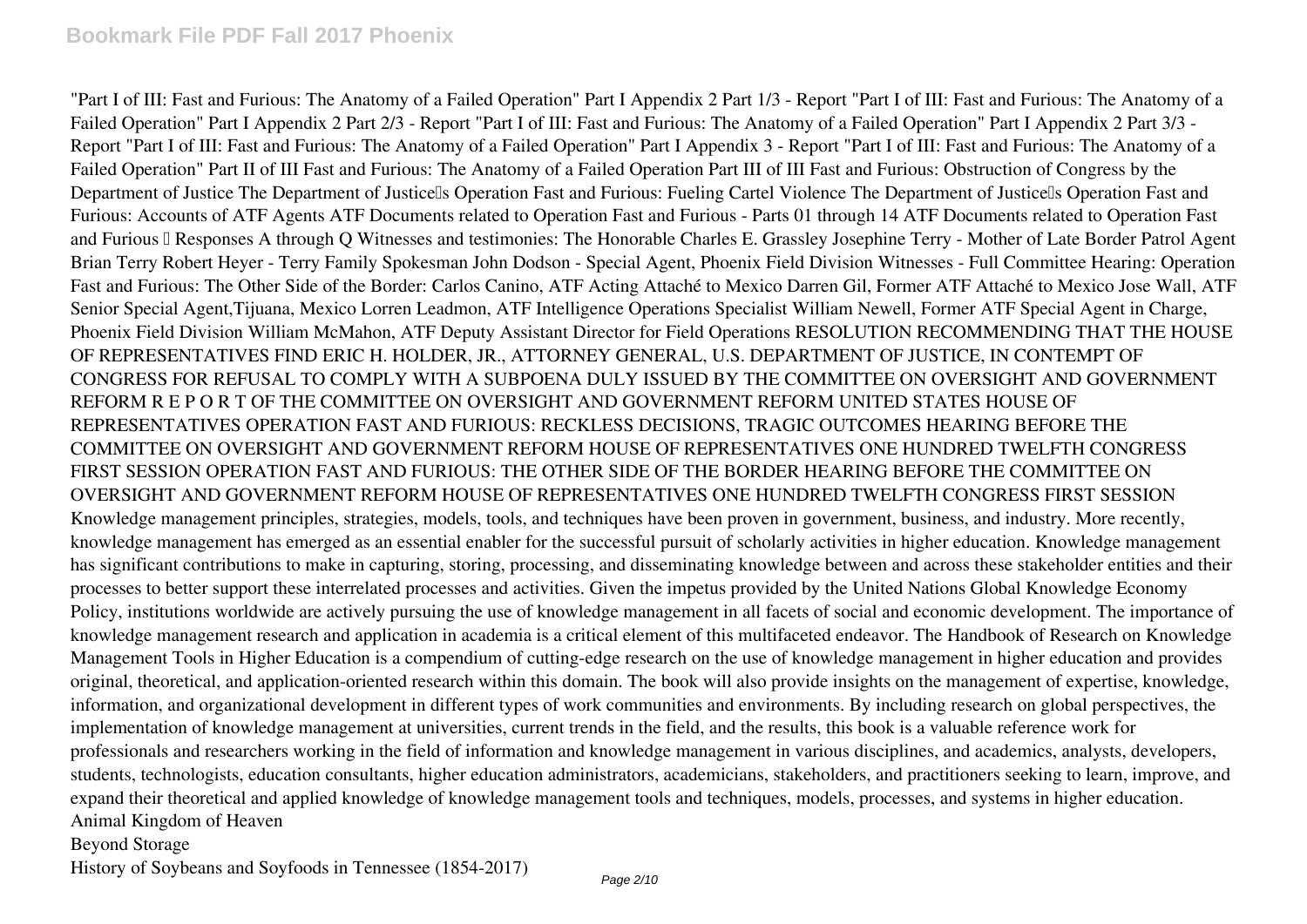## Phoenix IV

A History of Queer Communities and People in Western Canada, 1930-1985

Report 1, Phoenix Pay Problems, of the Fall 2017 Reports of the Auditor General of Canada Higher Education's Past, Present, and Uncertain Future

What to do with the "Final Quarter" of your life, presumably post-retirement. In that those approaching (or in) retirement need to know but often are uncomdiscussing or asking about. The author treats serious subjects with wit and from experiences, but he does not shy away from expressing opinions that may off readers, even as they encourage fresh thinking.

Find out how your county or city measures up with others across the United States. Updated annually to quarantee convenient access to current statistical information. County and City Extra is a single-volume source of data for every U.S. state metropolitan area, Congressional district, and all cities with populations above 1979-2010: Contains data similar to that found in the County and City Databo the state and MSA (Metropolitan Statistical Areas)

The world's most comprehensive, well documented, and well illustrated book subject. With extensive subject and geographical index. 253 photographs and illustrations.

- mostly color, Free of char

THE FINAL OUARTH

Prairie Fairie

A Performer and Composer's Guide to Techniques and Res

Knowing Native Ar

Baseball Meets the La

1850-1908

## Trauma- and Resilience-Informed Policy Develop

Nadia Ferrara explores the elements of evidence-informed policy development and calls for a cultural shift within both the research and policy worlds in order to best embed these dynamic principles in practice.

With The Contemporary Piano, Shockley provides a comprehensive resource for composers writing music that uses extended techniques for the piano and for pianists interested in playing repertoire that makes use of techniques and/or implements unfamiliar to them.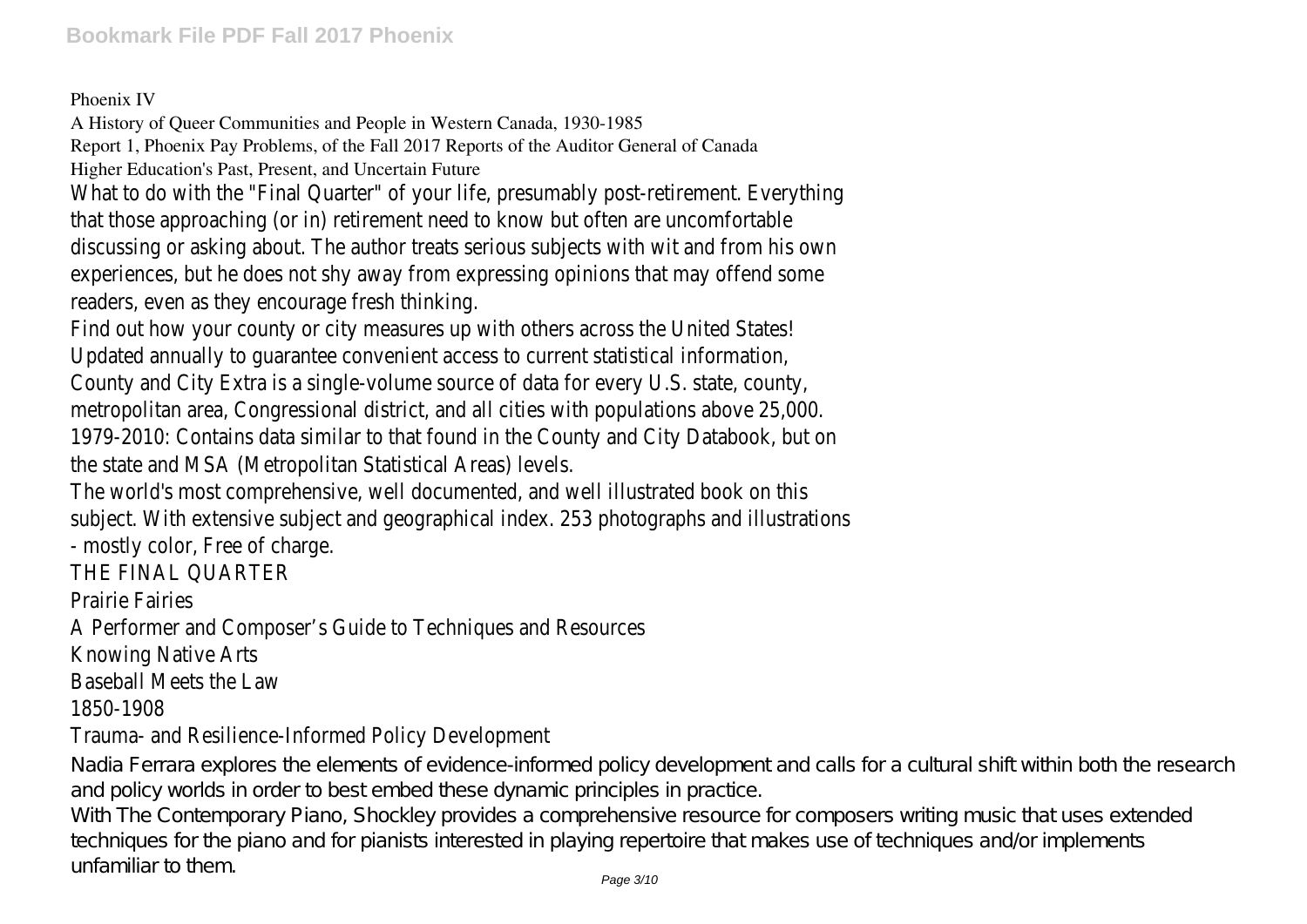Over the past two centuries, the world's socio-economic progression has gone through profound paradigm changes unfolding along four major development stages. Higher education has been an important part of this process. The accelerated pace of technological, socio-economic, and business innovations as well as ongoing fundamental changes in the real world call for progress in pedagogy. While modern universities have adapted in various degrees through information platforms such as Blackboard or Brightspace, video conferencing, and other technological innovations, they still commonly rely on pedagogical ideas and concepts rooted in a thoroughly pre-modern era rooted in medieval times. Global Trends, Dynamics, and Imperatives for Strategic Development in Business Education in an Age of Disruption explores the genesis of higher education and its contemporary structure and profile in major global regions and discusses key trends, dynamics, drivers, and developmental imperatives currently shaping business education. Covering topics such as business education, online education, and strategic development, this book is essential for teachers, managers, trainers, faculty, administrators, policymakers, researchers, academicians, and students involved in studies that include industrial, economic, social, urban, innovation, legal, and policy development.

In 1927 Cuban national Ignacio S. Molinet was recruited to play with the Frankford Yellow Jackets of the old NFL for a single season. Mexican national Jose Martinez-Zorrilla achieved 1932 All-American honors. These are the beginnings of the Latino experience in American Football, which continues amidst a remarkable and diversified setting of Hispanic nationalities and ethnic groups. This history of Latinos in American Football dispels the myths that baseball, boxing, and soccer are the chosen and competent sports for Spanish-surname athletes. The book documents their fascination for the sport that initially denied their participation but that could not discourage their determination to master the game.

Report 1, Phoenix Pay Problems, of the Fall 2017 Reports of the Auditor General of Canada -

Reforming Public Management and Governance

Semiconductor Cleaning Science and Technology 14 (SCST 14)

Introduction to Information Systems

Focus On: 100 Most Popular American Video Game Actresses

A Global Perspective

Resource World Magazine Volume 17 Issue 4

Millennium transcends boundaries – between epochs and regions, and between disciplines. Like the Millennium-Jahrbuch, the journal Millennium-Studien pursues an international, interdisciplinary approach that cuts across historical eras. Composed of scholars from various disciplines, the editorial and advisory boards welcome submissions from a range of fields, including history, literary studies, art history, theology, and philosophy. Millennium-Studien also accepts manuscripts on Latin, Greek, and Oriental cultures. In addition to offering a forum for monographs and edited collections on diverse topics, Millennium-Studien publishes commentaries and editions. The journal primary accepts publications in German and English, but also considers submissions in French, Italian, and Spanish. If you want to submit a manuscript please send it to the editor from the most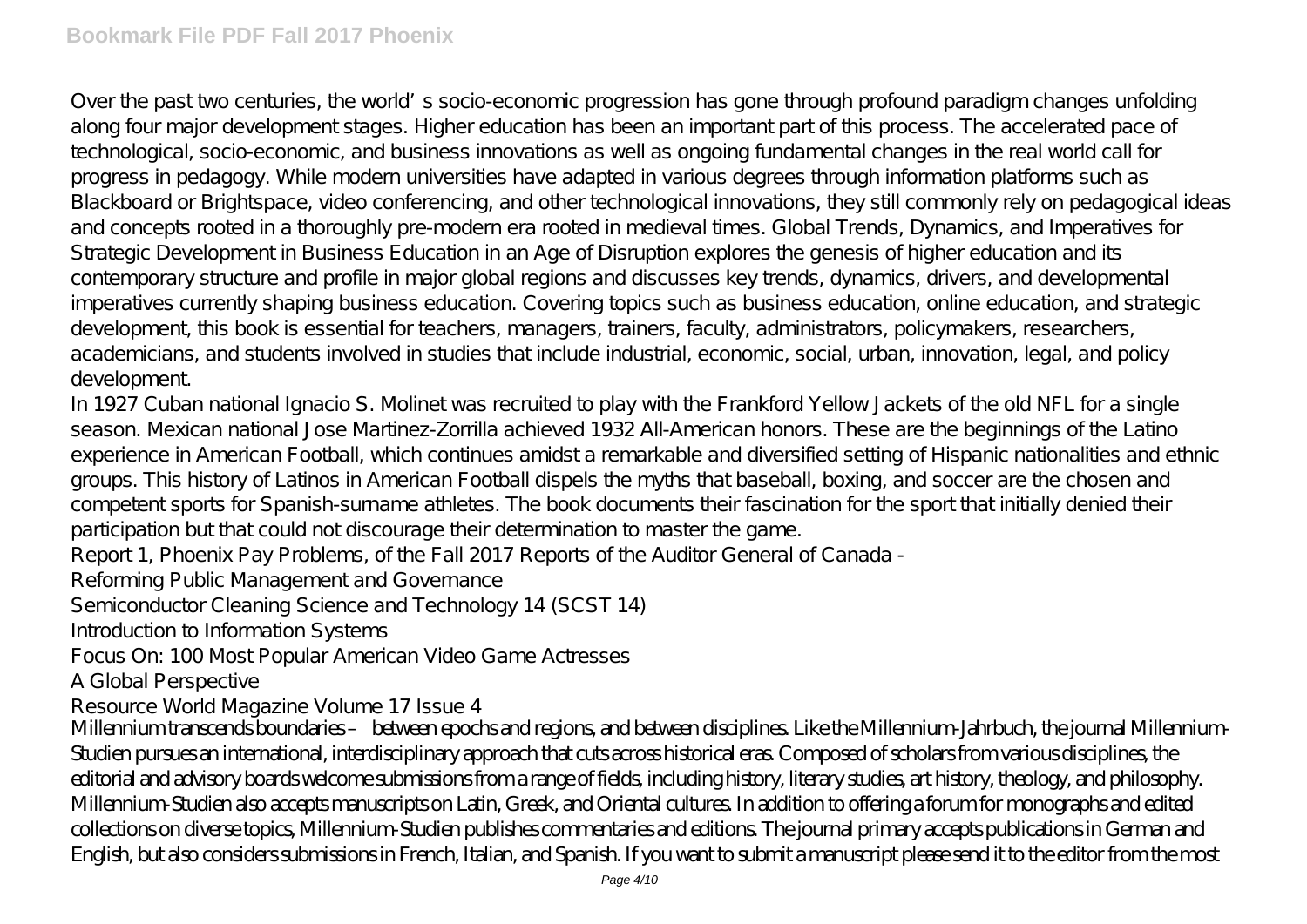relevant discipline: Wolfram Brandes, Frankfurt (Byzantine Studies and Early Middle Ages): brandes@rg.mpg.de Peter von Möllendorff, Gießen (Greek language and literature): peter.v.moellendorff@klassphil.uni-giessen.de Dennis Pausch, Dresden (Latin language and literature): dennis.pausch@tu-dresden.de Rene Pfeilschifter, Würzburg (Ancient History): Rene.Pfeilschifter@uni-wuerzburg.de Karla Pollmann, Bristol (Early

Christianity and Patristics): K.F.L.Pollmann@bristol.ac.uk All manuscript submissions will be reviewed by the editor and one outside specialist (singleblind peer review).

• Best Selling Book in English Edition for ICICI Bank PO Exam with objective-type questions as per the latest syllabus. • Compare your performance with other students using Smart Answer Sheets in EduGorilla's ICICI Bank PO Exam Practice Kit. • ICICI Bank PO Exam Preparation Kit comes with 17 Tests (8 Mock Tests + 9 Sectional Tests) with the best quality content. • Increase your chances of selection by 14 times. • ICICI Bank PO Exam Sample Kit is created as per the latest syllabus given by ICICI Bank. • ICICI Bank PO Exam Prep Kit comes with well-structured and detailed Solutions of each and every question. Easily Understand the concepts. • Clear exam with good grades using thoroughly Researched Content by experts. • Get Free Access to Unlimited Online Preparation for One Month by reviewing the product. • Raise a query regarding a solution and get it resolved within 24 Hours. Why EduGorilla? • The Trust of 2 Crore+ Students and Teachers. • Covers 1300+ Exams.

• Awarded by Youth4Work, Silicon India, LBS Group, etc. • Featured in: The Hindu, India Today, Financial Express, etc. • Multidisciplinary Exam Preparation. • Also provides Online Test Series and Mock Interviews.

The book intends to bring under one roof research work of leading groups from across the globe working on advanced applications of emerging memory technology nanodevices. The applications dealt in the text will be beyond conventional storage application of semiconductor memory devices. The text will deal with material and device physical principles that give rise to interesting characteristics and phenomena in the emerging memory device that can be exploited for a wide variety of applications. Applications covered will include system-centric cases such as – caches, NVSRAM, NVTCAM, Hybrid CMOS-RRAM circuits for: Machine Learning, In-Memory Computing, Hardware Security - RNG/PUF, Biosensing and other misc beyond storage applications. The book is envisioned for multi-purpose use as a textbook in advanced UG/PG courses and a research text for scientists working in the domain.

This book is one of the deepest and most up-to-date treatments of the subject of sexual violence, with a focus on rape in Classical Myth and its reception from Antiquity to our days.

Global Trends, Dynamics, and Imperatives for Strategic Development in Business Education in an Age of Disruption

Annual Metro, City, and County Data Book

Unemployment Surges in the EU: The Role of Risk Premium Shocks

Politics and Religion in Zimbabwe

Handbook of Research on Knowledge Management Tools in Higher Education

Pathbreakers on the Gridiron, 1927 to the Present

The Disintegration of Our Institutions

*This book illustrates how religion and ideology were used by Robert Mugabe to ward off opposition within his own party,*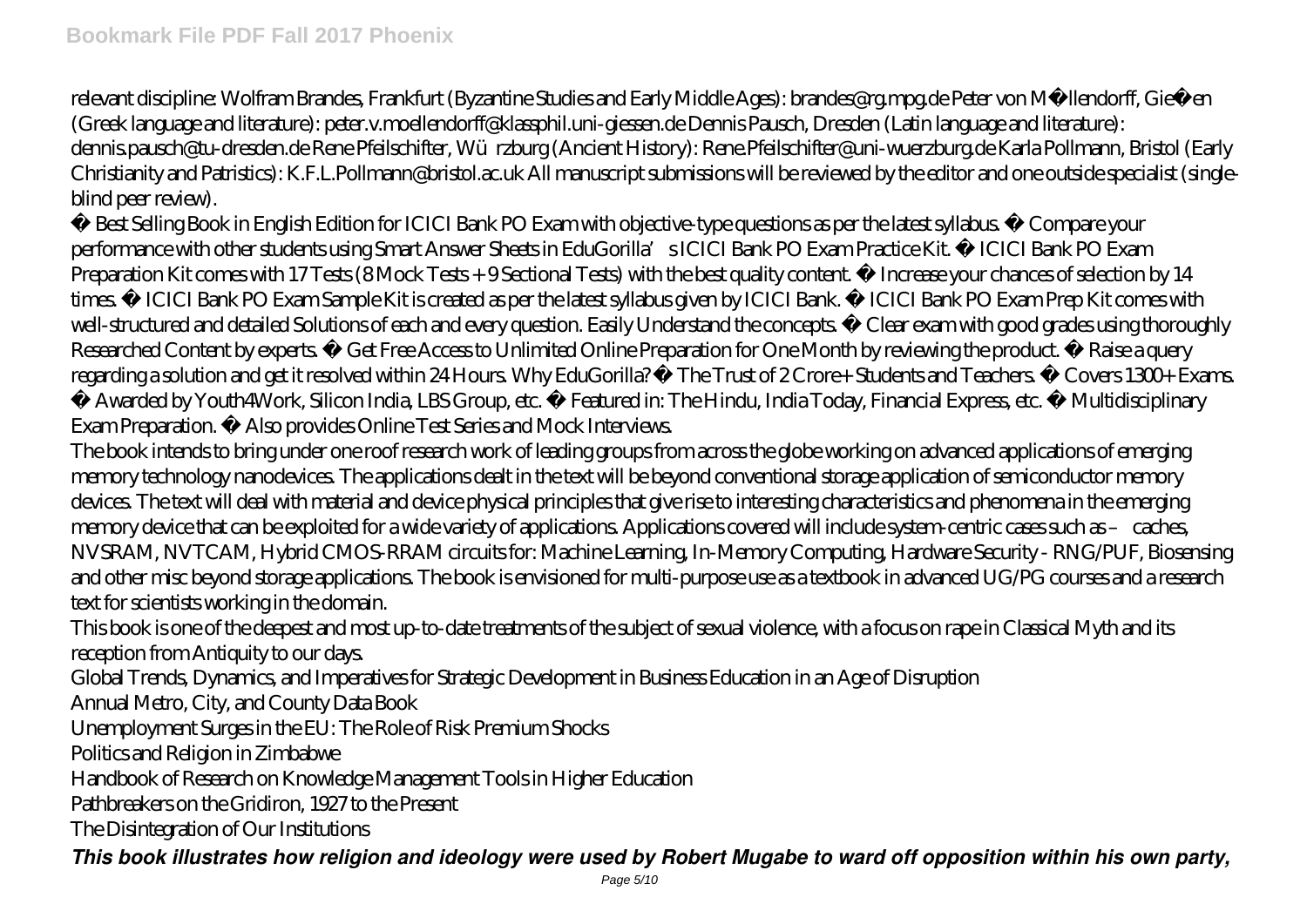*in Zimbabwe and from the West. An interdisciplinary line up of contributors argue that Mugabe used a calculated narrative of deification – presenting himself as a divine figure who had the task of delivering land, freedom and confidence to black people across the world – to remain in power in Zimbabwe. The chapters highlight the appropriation and deployment of religious themes in Mugabe's domestic and international politics, reflect on the contestation around the deification of Mugabe in Zimbabwean politics across different forms of religious expression, including African Traditional Religions and various strands of Christianity and initiate further reflections on the interface between religion and politics in Africa and globally. Politics and Religion in Zimbabwe will be of interest to scholar of religion and politics, Southern Africa and African politics.*

*"According to the Office of the Auditor General of Canada (OAG), in 2009, "the Government of Canada began to transform the way it processed pay for its 290,000 employees. Public Services and Procurement Canada [PSPC] was responsible for this Transformation of Pay Administration Initiative. The initiative had two projects: one to centralize pay services for 46 departments and agencies that employed about 70 percent of all federal employees, and the other to replace the 40-year-old pay system used by 101 departments and agencies."1 This initiative took seven years to complete, and cost \$310 million. Additionally, the government "expected the initiative to save it about \$70 million a year, starting in the 2016-17 fiscal year""--Introd., p. [1].*

*Prairie Fairies draws upon a wealth of oral, archival, and cultural histories to recover the experiences of queer urban and rural people in the prairies. Focusing on five major urban centres, Winnipeg, Saskatoon, Regina, Edmonton, and Calgary, Prairie Fairies explores the regional experiences and activism of queer men and women by looking at the community centres, newsletters, magazines, and organizations that they created from 1930 to 1985. Challenging the preconceived narratives of queer history, Valerie J. Korinek argues that the LGBTTQ community has a long history in the prairie west, and that its history, previously marginalized or omitted, deserves attention. Korinek pays tribute to the prairie activists and actors who were responsible for creating spaces for socializing, politicizing, and organizing this community, both in cities and rural areas. Far from the stereotype of the isolated, insular Canadian prairies of small towns and farming communities populated by faithful farm families, Prairie Fairies historicizes the transformation of prairie cities, and ultimately the region itself, into a predominantly urban and diverse place.*

*This book is the first volume of a comprehensive assemblage of contemporary knowledge relevant to genomics and other omics in date palm. Volume 1 consists of 11 chapters arranged in 3 parts grouped according to subject. Part I, Biology and Phylogeny, focuses on date palm biology, evolution and origin. Part II, Biodiversity and Molecular Identification, covers conformity of in vitro derived plants, molecular markers, barcoding, pollinizer genetics and gender determination. Part III, Genome Mapping and Bioinformatics, addresses genome mapping of nuclear, chloroplast and mitochondrial DNA, in addition to a chapter on progress made in date palm bioinformatics. This volume represents the*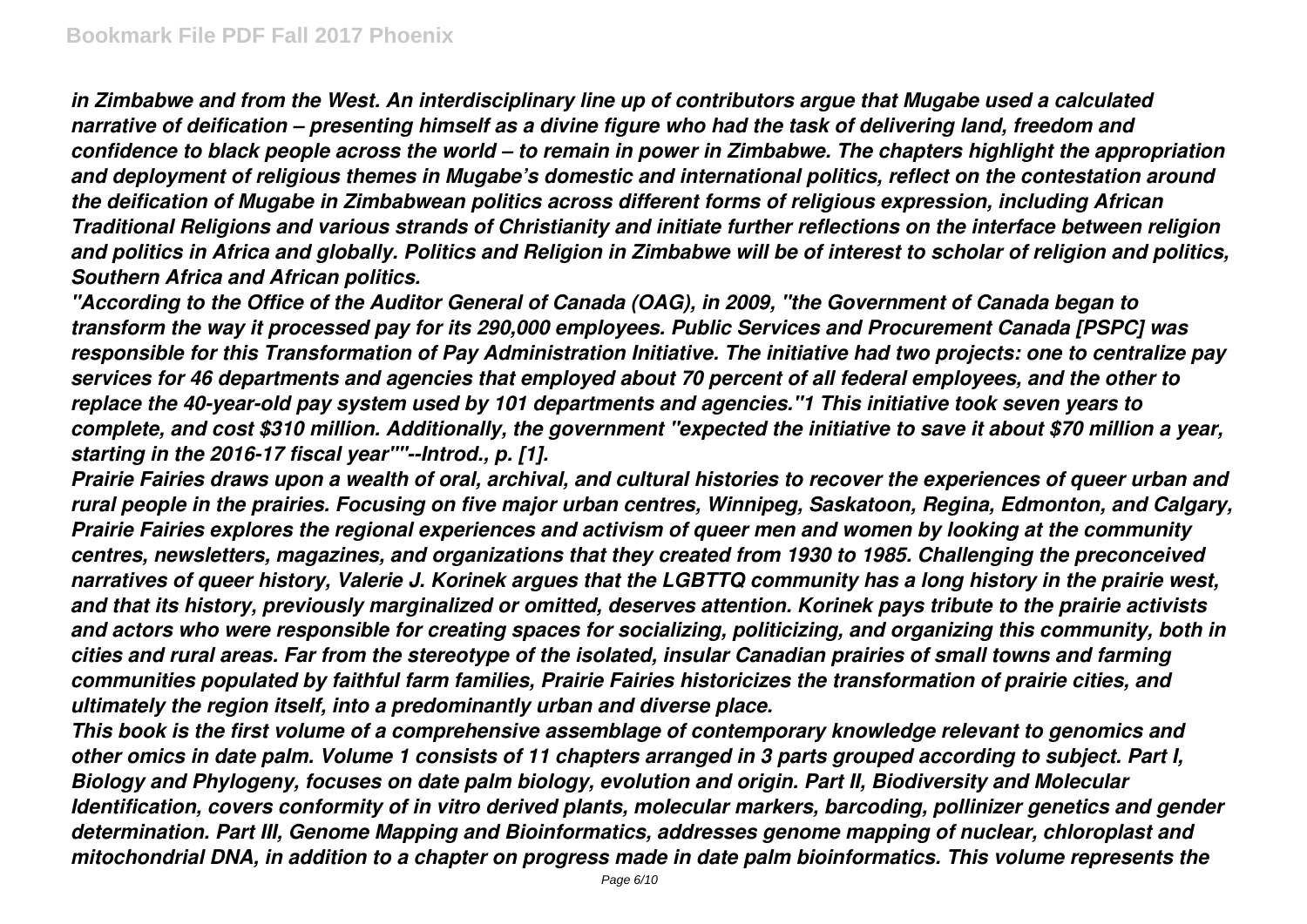*efforts of 30 international scientists from 10 countries and contains 78 figures and 30 tables to illustrate presented concepts. Volume 2 is published under the title: Omics and Molecular Breeding.*

*Airline Traffic Survey Phylogeny, Biodiversity and Mapping 2019 Article IV Consultation-Press Release; Staff Report Impact and Lessons from Anglophone Countries The Smell of Slavery The Rise and Fall of Little Voice State and Metropolitan Area Data Book*

Slavery, capitalism, and colonialism were understood as racially justified through false olfactory perceptions of African bodies throughout the A tlantic World.

This book examines the impact of several decades of public sector reform in four Westminster systems – Australia, Canada, New Zealand and the United Kingdom. Political and managerial change has re-defined roles and relationships and how their public sectors function. Often this occurs in comparable ways because of a common administrative tradition, but choices made in different country contexts also produce divergent outcomes. In analysing the results and implications of reform, fundamental issues of and tensions in public administration and management are addressed.

Knowing Native Arts brings Nancy Marie Mithlo's Native insider perspective to understanding the significance of Indigenous arts in national and global milieus. These musings, written from the perspective of a senior academic and curator traversing a dynamic and at turns fraught era of Native self-determination, are a critical appraisal of a system that is often broken for Native peoples seeking equity in the arts. Mithlo addresses crucial issues, such as the professionalization of Native arts scholarship, disparities in philanthropy and training, ethnic fraud, and the receptive scope of Native arts in new global and digital realms. This contribution to the field of fine arts broadens the scope of discussions and offers insights that are often excluded from contemporary appraisals.

Canada's representative democracy is confronting important challenges. At the top of the list is the growing inability of the national government to perform its most important roles: namely mapping out collective actions that resonate in all regions as well as enforcing these measures. Others include Parliament's failure to carry out important responsibilities, an activist judiciary, incessant calls for greater transparency, the media's rapidly changing role, and a federal government bureaucracy that has lost both its way and its standing. Arguing that Canadians must reconsider the origins of their country in order to understand why change is difficult and why they continue to embrace regional identities, Democracy in Canada explains how Canada's national institutions were shaped by British historical experiences, and why there was little effort to bring Canadian realities into the mix. As a result, the scope and size of government and Canadian federalism have taken on new forms largely outside the Constitution. Parliament and now even Cabinet have been pushed aside so that policy makers can design and manage the modern state. This also accounts for the average citizen's belief that national institutions cater to economic elites, to their own members, and to interest groups at their own expense. A masterwork analysis, Democracy in Canada investigates the forces shaping the workings of Canadian federalism and the country's national political and bureaucratic institutions.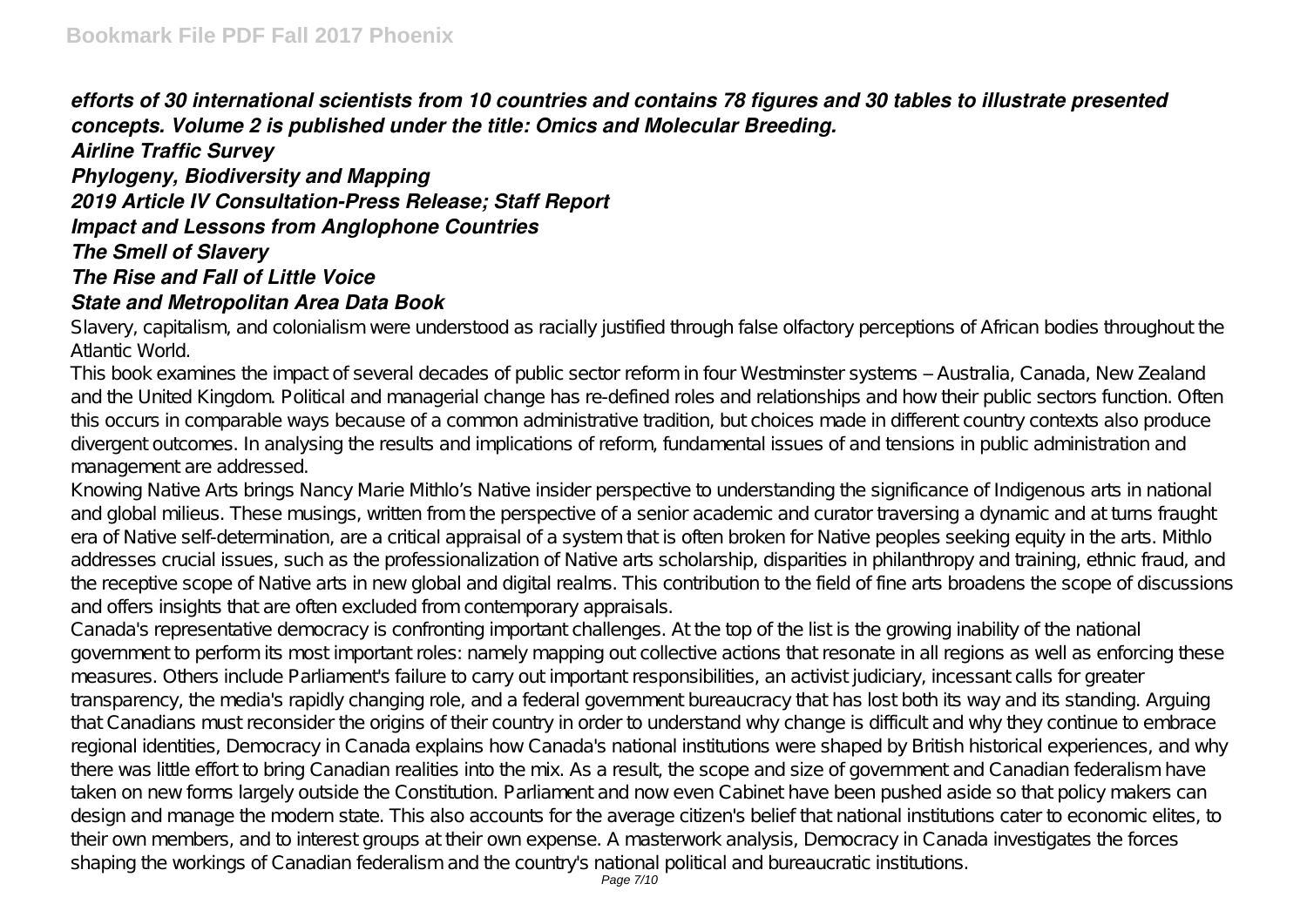Extensively annotated Bibliography and Sourcebook Teacher Transition into Innovative Learning Environments The Contemporary Piano Catalog of Copyright Entries Parliamentary Papers Olfactory Racism and the Atlantic World

A year-by-year complete history of videogames from the late '50s through 2016.

This open access book focuses on how the design and use of innovative learning environments can evolve as teaching practices and education policies change. It addresses how these new environments are used, how teachers are adapting their practices, the challenges that these changes pose, and the effective evaluation of these changes. The book reports on emerging research in learning environments, with a particular emphasis on how teachers are transitioning from traditional classrooms to innovative learning environments. It offers a significant evidence-based global assessment of current research in this field by designers, architects, educators and policy makers. It presents twenty-five cutting-edge projects from researchers in fifteen countries. Thanks to the book's comprehensive international perspective, which combines theory and practice in a single publication, readers will gain a wealth of new insights.

Baseball and law have intersected since the primordial days. In 1791, a Pittsfield, Massachusetts, ordinance prohibited ball playing near the town's meeting house. Ball games on Sundays were barred by a Pennsylvania statute in 1794. In 2015, a federal court held that baseball's exemption from antitrust laws applied to franchise relocations. Another court overturned the conviction of Barry Bonds for obstruction of justice. A third denied a request by rooftop entrepreneurs to enjoin the construction of a massive video screen at Wrigley Field. This exhaustive chronology traces the effects the law has had on the national pastime, both pro and con, on and off the field, from the use of copyright to protect not only equipment but also "Take Me Out to the Ball Game" to frequent litigation between players and owners over contracts and the reserve clause. The stories of lawyers like Kenesaw Mountain Landis and Branch Rickey are entertainingly instructive.

As digital transformation becomes increasingly central to effective corporate strategy, today's students must understand information systems' role as the backbone to all organizations. Known for its rich Canadian content and focus on active learning, Introduction to Information Systems, Fifth Canadian Edition shows students how they can use IS to help their employers increase profitability, improve customer service, manage daily operations, and drive impact in their markets. The popular What's in IT for Me framework empowers students in accounting, finance, marketing, human resources, production/operations management, and management information systems (MIS) to connect their majors to specific IT topics and demonstrate value in the organizations they join.

The Date Palm Genome, Vol. 1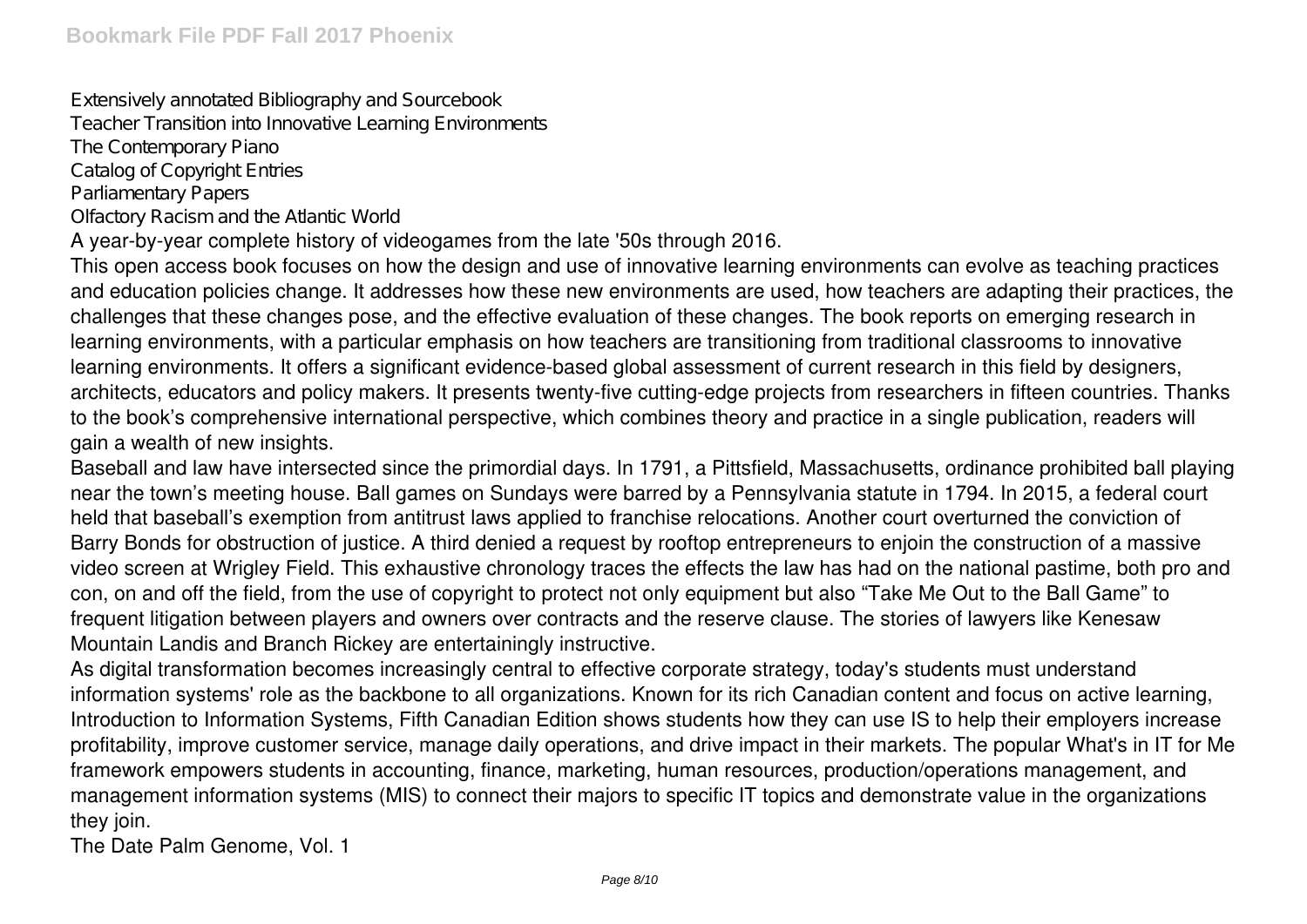Independent Video Games and the Quest for Authenticity Anthropozoological Aspects in the Late Antique World A Chronology of Decisions, Statutes and Other Legal Events County and City Extra 2013 Latinos in American Football In Pursuit of Impact

*Falls and fall-related injuries among older adults have emerged as serious global health concerns, which place a burden on individuals, their families, and greater society. As fall incidence rates increase alongside our globally aging population, fall-related mortality, hospitalizations, and costs are reaching never seen before heights. Because falls occur in clinical and community settings, additional efforts are needed to understand the intrinsic and extrinsic factors that cause falls among older adults; effective strategies to reduce fall-related risk; and the role of various professionals in interventions and efforts to prevent falls (e.g., nurses, physicians, physical therapists, occupational therapists, health educators, social workers, economists, policy makers). As such, this Research Topic sought articles that described interventions at the clinical, community, and/or policy level to prevent falls and related risk factors. Preference was given to articles related to multi-factorial, evidence-based interventions in clinical (e.g., hospitals, long-term care facilities, skilled nursing facilities, residential facilities) and community (e.g., senior centers, recreation facilities, faith-based organizations) settings. However, articles related to public health indicators and social determinants related to falls were also included based on their direct implications for evidence-based interventions and best practices.*

*"In forecasting the future of higher education in the United States, the authors conduct a 360-degree survey that looks backward, forward, and sideways to explore how other business sectors have weathered seismic transformations"--*

*Phoenix IVThe History of the Videogame Industry*

*In the last decade, over half of the EU countries in the euro area or with currencies pegged to the euro were hit by large risk premium shocks. Previous papers have focused on the impact of these shocks on demand. This paper, by contrast, focuses on the impact on supply. We show that risk premium shocks reduce the output level that maximizes profit. They also lead to unemployment surges, as firms are forced to cut costs when financing becomes expensive or is no longer available. As a result, all countries with risk premium shocks saw unemployment surge, even as euro area core countries managed to contain unemployment as firms hoarded labor during the downturn. Most striking, wage bills in euro area crisis countries and the Baltics declined even faster than GDP, whereas in core euro area countries wage shares actually increased.*

*Brill's Companion to Episodes of 'Heroic' Rape/Abduction in Classical Antiquity and Their Reception Fast And Furious: A Comprehensive Collection Of U.S. Government Documents To 2017*